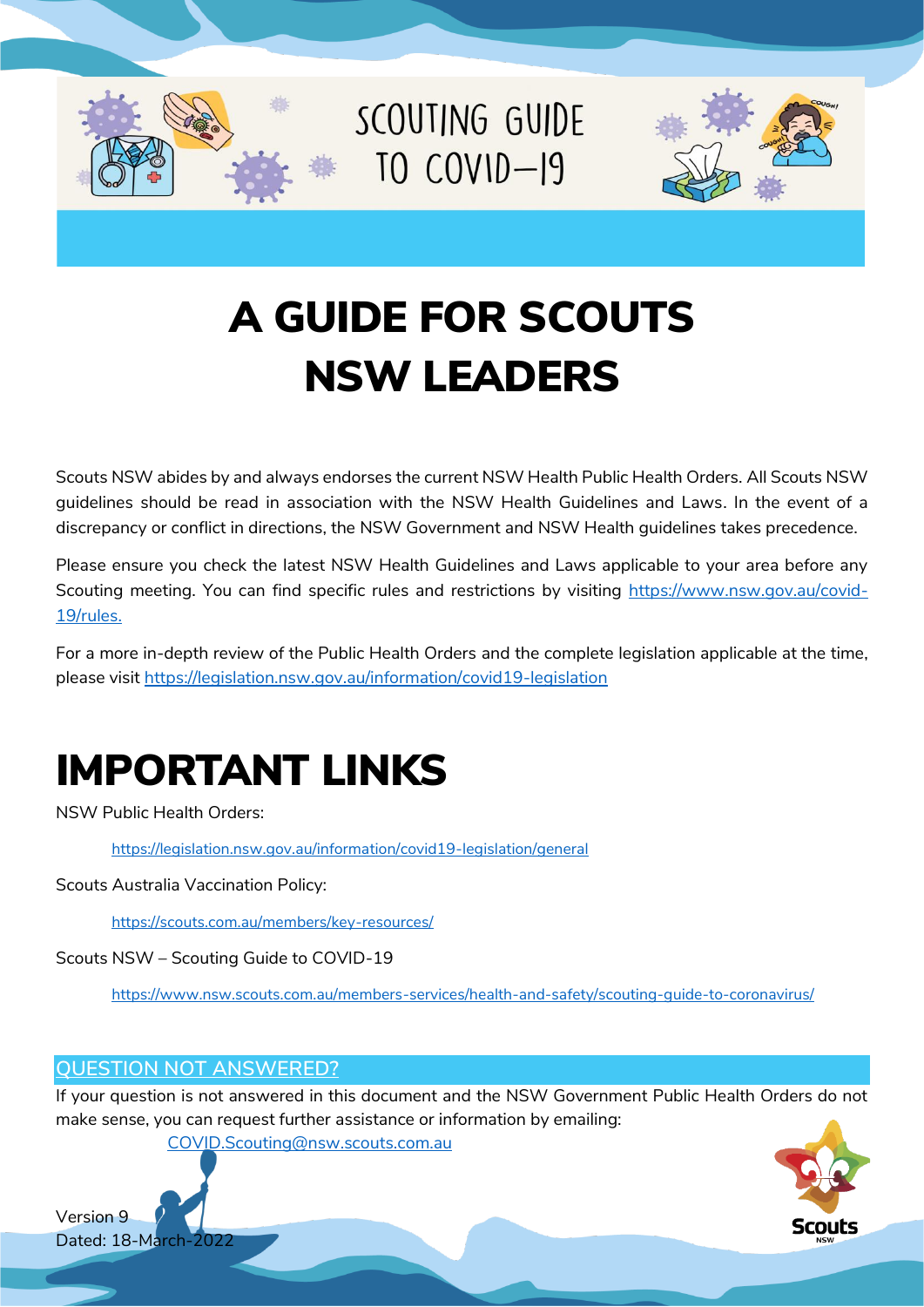

# REGIONAL & RURAL NSW & GREATER SYDNEY



Greater Sydney means the following—

- a) the Greater Sydney Region within the meaning of the Greater Sydney Commission Act 2015,
- b) the Central Coast local government area,
- c) the City of Shellharbour local government area,
- d) the City of Wollongong local government area.



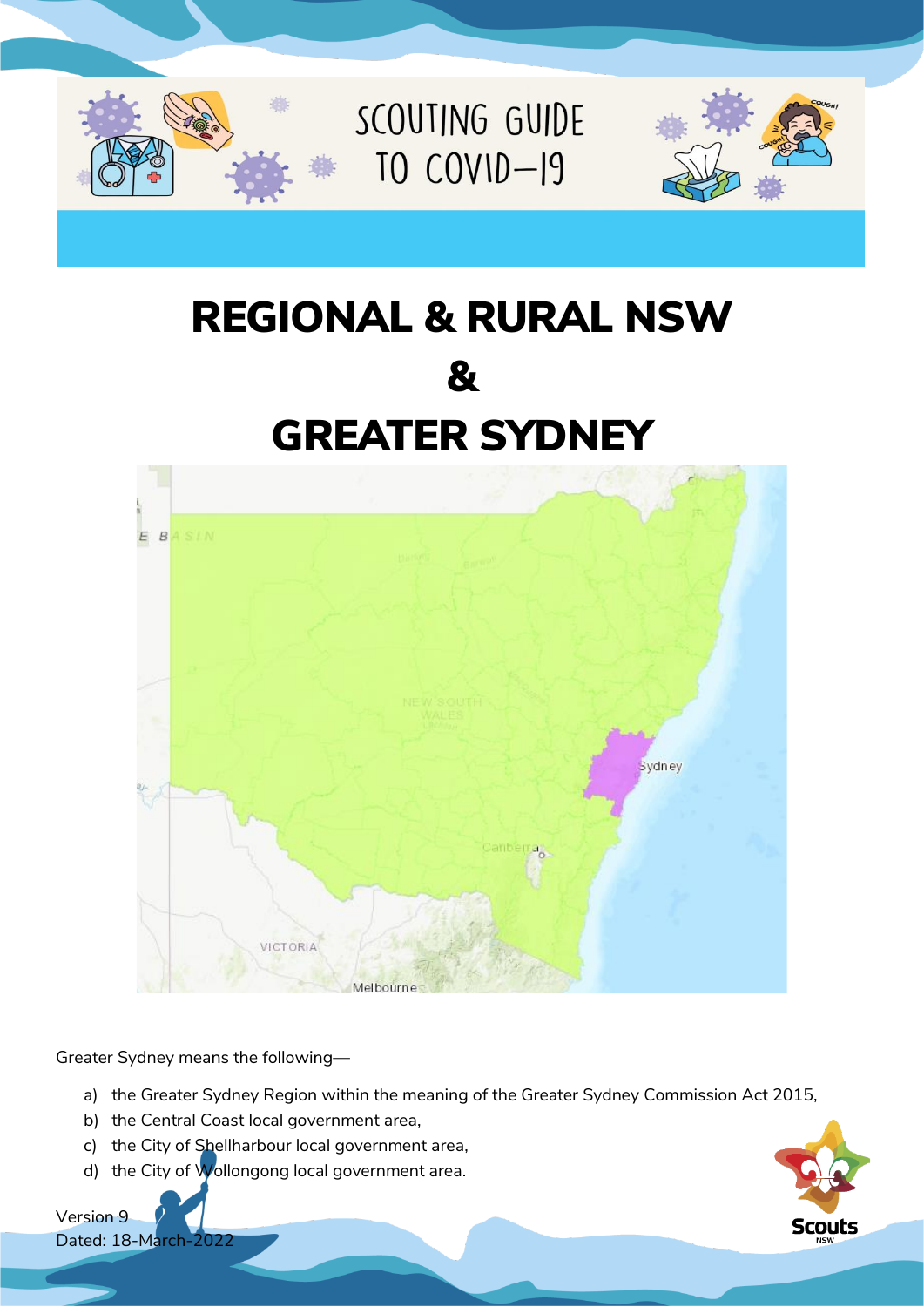

## **WHO NEEDS TO BE VACCINATED?**

Scouts NSW supports the Scouts Australia Vaccination Policy. This policy is to be read in conjunction with the NSW Public Health Orders which take precedence.

There is no-longer a requirement under the Public Health Orders for Adults and Youth Helpers aged 16 and above to **have received two or three doses** of a COVID-19 vaccine. In support of the Scouts Australia Vaccination Policy, and in the interests of public health, Scouts NSW promotes vaccination for members inline with the medical led advocacy of vaccination.

At all times, all reasonable steps must be taken to provide a safe environment for all. Reasonable steps include but are not limited to a risk management plan, COVID Safe Plan, Service NSW QR codes, wearing of face masks, physical distancing, hand washing and sanitation, and discouraging anyone feeling unwell from attending the event. These reasonable steps should be documented per activity.

#### **HOW MANY PEOPLE CAN MEET?**

Scouts Halls in NSW can be considered a *recreation facility (indoor)*. This means a building or place used predominantly for indoor recreation, whether or not operated for the purposes of gain, including a squash court, indoor swimming pool, gymnasium, table tennis centre, health studio, bowling alley, ice rink or any other building or place of a like character used for indoor recreation, but does not include an entertainment facility, a recreation facility (major) or a registered club (a club that holds a club licence under the Liquor Act 2007).

There is currently no requirement for density limits on Scouts NSW Scout Halls. Scouts NSW does encourage meeting in outdoors areas where possible and always practicing physical distancing.

If your venue is NOT a Scout Hall and you seek further clarification, please email the Scouts NSW COVID Response team at [COVID.Scouting@nsw.scouts.com.au](mailto:COVID.Scouting@nsw.scouts.com.au) with information about your venue and activity taking place to allow our volunteers to review and interpret the Public Health Order definitions.

#### **DO WE NEED TO WEAR A MASK?**

Fitted face coverings are currently only mandated in limited settings by the Public Health Orders.

Scouts NSW encourages the use of face coverings for all where it is safe to do so and where physical distancing is not possible.

Fitted face coverings must be work by a person aged 12 and above when at an airport, hospital or health facility, residential aged care facility and whilst waiting for and travelling on public transport including taxi and rideshare services.

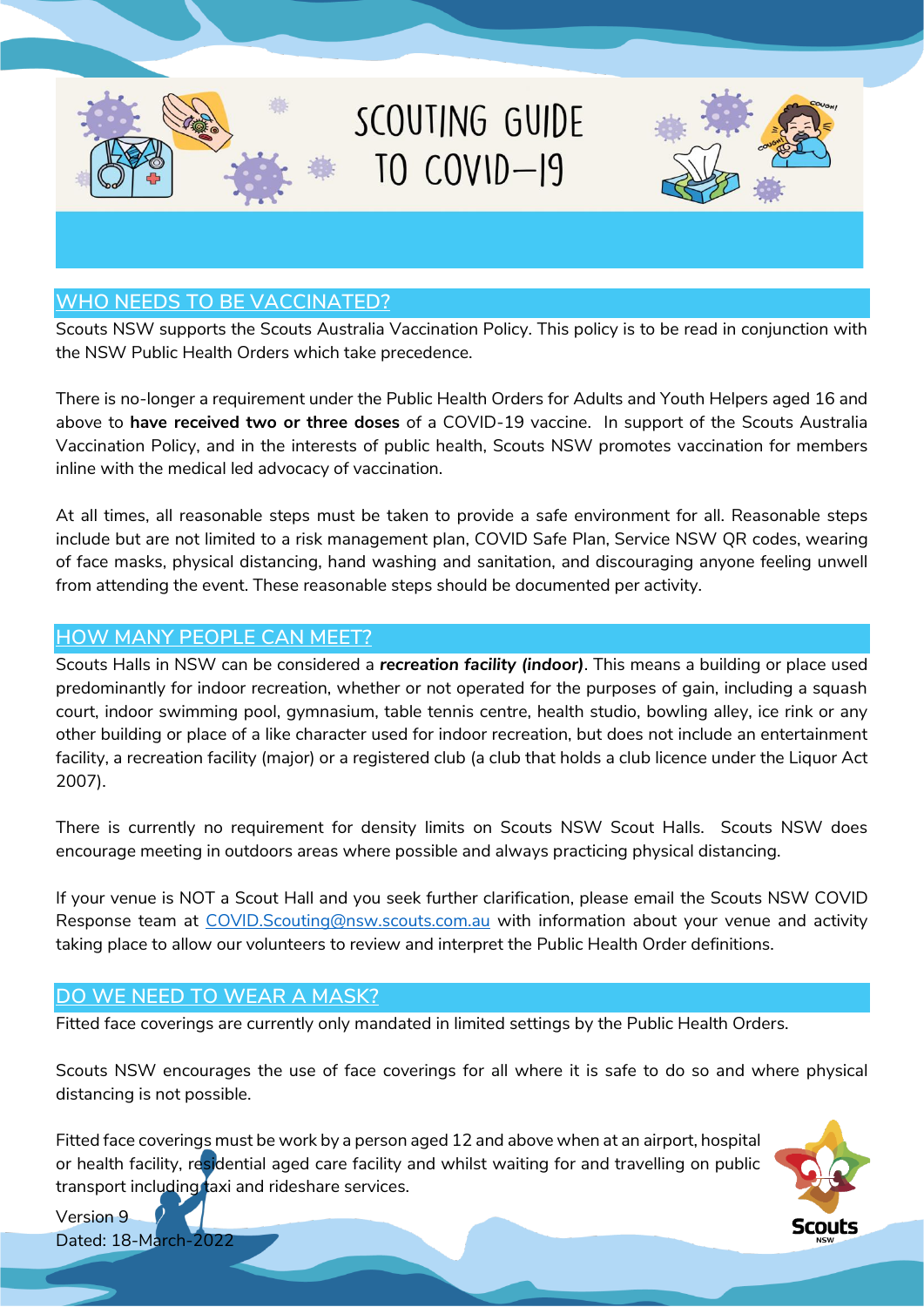

![](_page_3_Picture_1.jpeg)

# **DO WE NEED TO CHECK-IN?**

Scouts NSW venues and halls are no longer required to display and use the NSW Government QR code. Where reasonable and not to cause too much inconvenience, Scouts NSW encourages the continues use of NSW Government QR Codes where available, allowing members and visitors to check in using the Service NSW app. Where possible, users of smart devices should use this process to check-in and check-out of the venue.

If it is not possible for a person to check in using a device (e.g. a Joey Scout), Groups should maintain a listing of members present at the meeting.

Scouts NSW recommends and prefers the use of the Service NSW Business Online Web Check-in form (over manual processes) to check in Youth Members on behalf of their parents. Information about this facility can be found by logging into the Business (Scout Hall Venue) registration for the COVID Check-In QR Code. This facility also allows for venue administrators to scan individuals in using their NSW Health Card. The venue admin should share the link and credentials to the Business Online form with all Section Leaders who may need to use this function.

Leaders MUST not check-in youth members as dependants at Scout Halls or other venues (unless they are that Leader's own children). Leaders can use the manual sign-in process for unaccompanied Joey Scouts. Parents who are remaining for the meeting can sign-in themselves and add their dependant youth member.

#### **DO WE NEED A COVID MARSHAL?**

No, a COVID Check-in Marshal is no-longer required for activities.

## **CAN SCOUTS TRAVEL?**

Domestic travel within NSW is permitted. Members should ensure they are up to date with travel requirements for each are of the State or Territory they are travelling to. Boarder closures although unlikely are possible and members need to be aware of and plan for the risk of a boarder closure during their stay.

Carpooling is permitted. Wearing of face masks is recommended when the people within the car are not from the same family household.

Scouts NSW two deep leadership MUST be adhered to policy when transporting youth members.

Fitted face coverings must be work by a person aged 12 and above when at an airport, hospital or health facility, residential aged care facility and whilst waiting for and travelling on public transport including taxi and rideshare services.

![](_page_3_Picture_14.jpeg)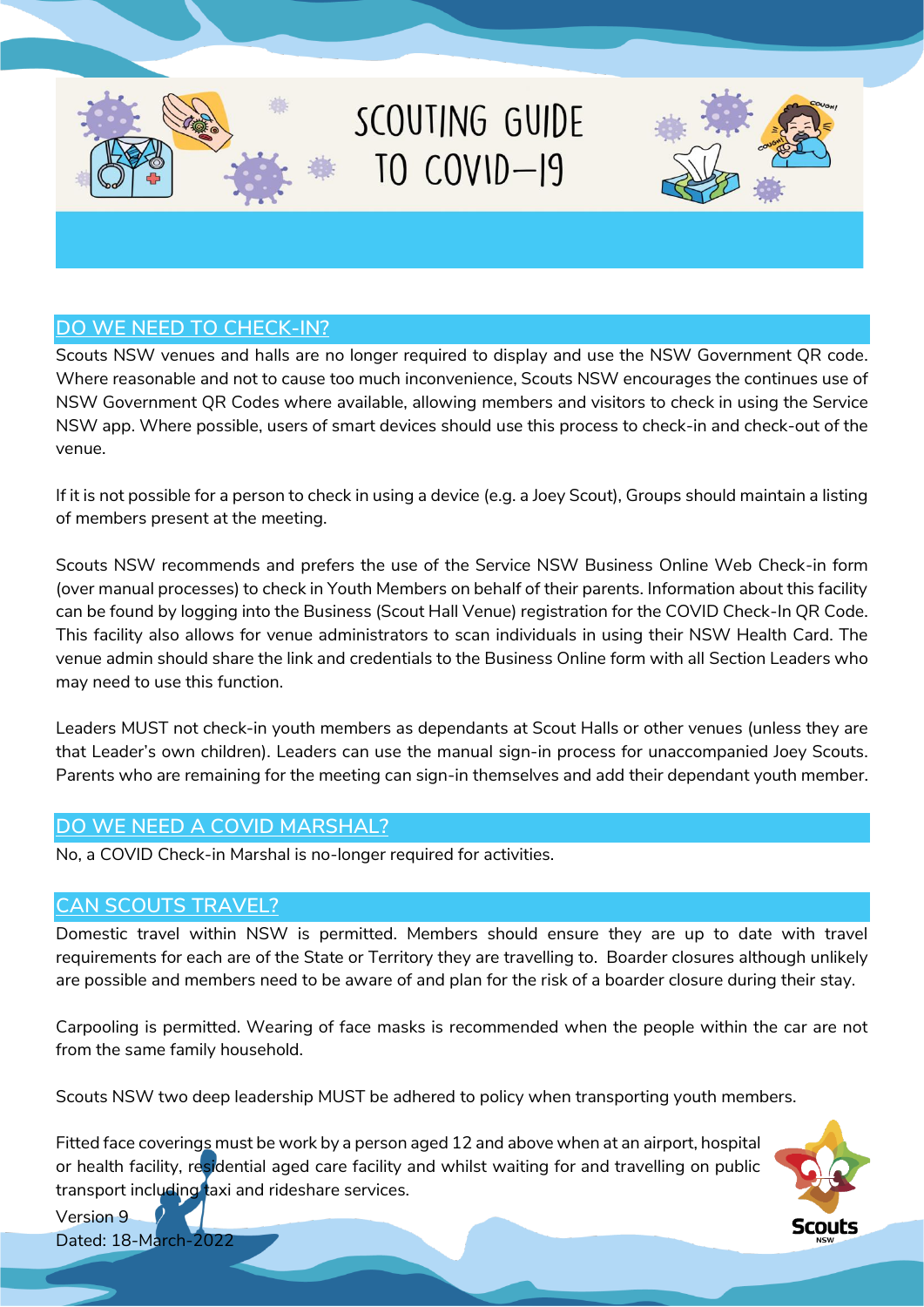![](_page_4_Picture_0.jpeg)

YES –Scouts can camp.

There are no density limits on camping within NSW.

Scouts NSW, in the interests of safety and public health recommend tent capacity be halved to assist stopping the spread. This means,

- a 4 person tent should only sleep 2 people.
- A 6 person tent should only sleep 3 people.

The exception to this recommendation would be when the individuals in the tent are camped with their normal household members.

Bunk accommodation can be used.

Scouts NSW requirements for Child Protection in relation to adults over the age of 18, attending overnight activities MUST be followed. This this includes the need for a Working with Children Check and M5 form to and submission of an A2 for as per [PRO11 Working With Children Checks \(WWCC\).](https://www.nsw.scouts.com.au/wp-content/uploads/2021/07/PRO11-Working-With-Children-Checks-WWCC.pdf)

## **CAN SCOUTS SING AND DANCE?**

Singing and Dancing (including Gang Show rehearsals and performances) is only permitted where the following can be met:

- an event that uses a single stage,
- is proposed to be held over a period of less than 5 hours and
- has not more than 2 headlining performers and
- not more than 4 performers in total, including supporting performers.

If your event does not meet the above, but is

- Held within a defined area
- A ticketed event
- Everyone is fully vaccinated

Your event can take place providing, all reasonable steps are taken to provide a safe environment for all. Reasonable steps include but are not limited to a risk management plan, COVID Safe Plan, Service NSW QR codes, wearing of face masks, physical distancing, hand washing and sanitation, and discouraging anyone feeling unwell from attending the event. These reasonable steps should be documented per activity

![](_page_4_Picture_20.jpeg)

![](_page_4_Picture_21.jpeg)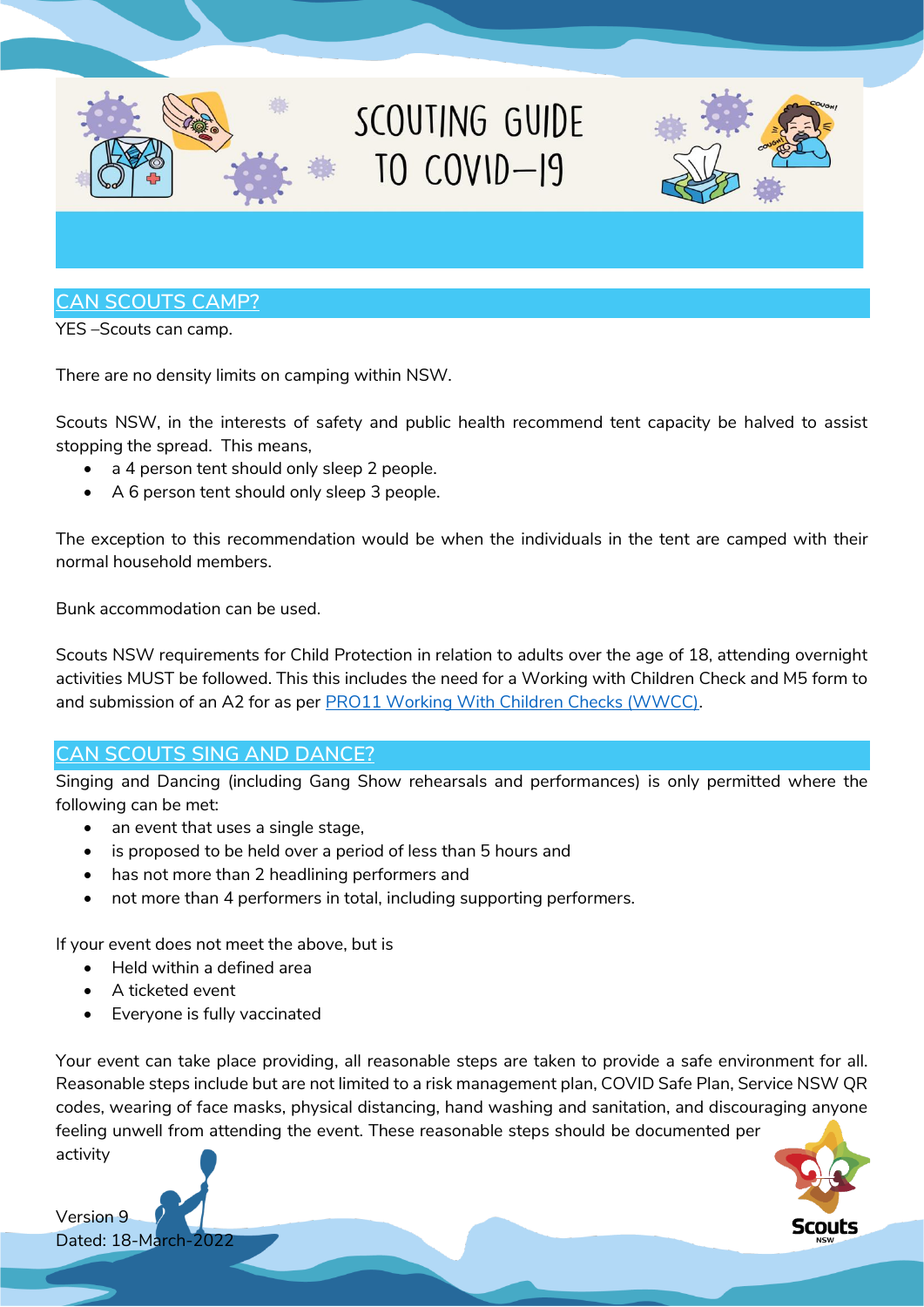![](_page_5_Picture_0.jpeg)

Special consideration needs to be given to the reputational risks associated with Gangshow rehearsals and performances. This should be documented in the risk assessment including mitigation strategies.

#### **A PERSON IS UNWELL**

Scouts, Leaders, and parents should not attend the Unit meeting or activity if they feel unwell. We know this can be upsetting, but if an individual is unwell, they should stay home and get better, to ensure when they return to the Unit Meetings they can participate fully.

If a participant becomes unwell whilst at the Unit Meeting, Leaders should contact the parent or caregiver and organise to have the individual picked up.

#### **COVID SAFE CLEANING**

The area in which you meet should be kept clean and tidy. Washing hands with soap under running water and using disposable hand towels can help keep our members healthy and safe. Hand sanitiser should be made available and used frequently.

Participants may choose to wear gloves when encountering frequently touched surfaces such as door handles, handrails, tabletops, light switches, shared equipment, shared tools, telephones, kitchen equipment, sinks, basins, bathrooms, and toilets. Frequently touched surfaces should be cleaned and regularly disinfected by hand. Use detergent solution and disinfection (follow instructions) or scrub by hand using detergent/disinfectant wipes.

## **A MEMBER IS A CLOSE CONTACT**

If one of your members is considered a Close Contact by NSW Health, they will need to follow the guidance and advice of NSW Health. They should not attend the Unit meeting until they have been cleared by NSW Health or met the requirements under the Stay-at-home orders.

#### **A MEMBER HAS COVID**

If one of your members has been diagnosed with COVID they must not attend the Unit meeting. NSW Health will issue directives to the individual and perform contact tracing. Everyone must follow the guidance and advice of NSW Health. They should not attend the Unit meeting until they have been cleared by NSW Health.

The individual diagnosed with COVID, must immediately after becoming aware that they have tested positive to COVID-19, take reasonable steps to notify Scouts NSW of their positive diagnosis.

This positive case MUST be logged in the Scouts NSW WHS Platform as an 'incident', not to be investigated but to be noted formally in accordance with the Public Health Order.

![](_page_5_Picture_14.jpeg)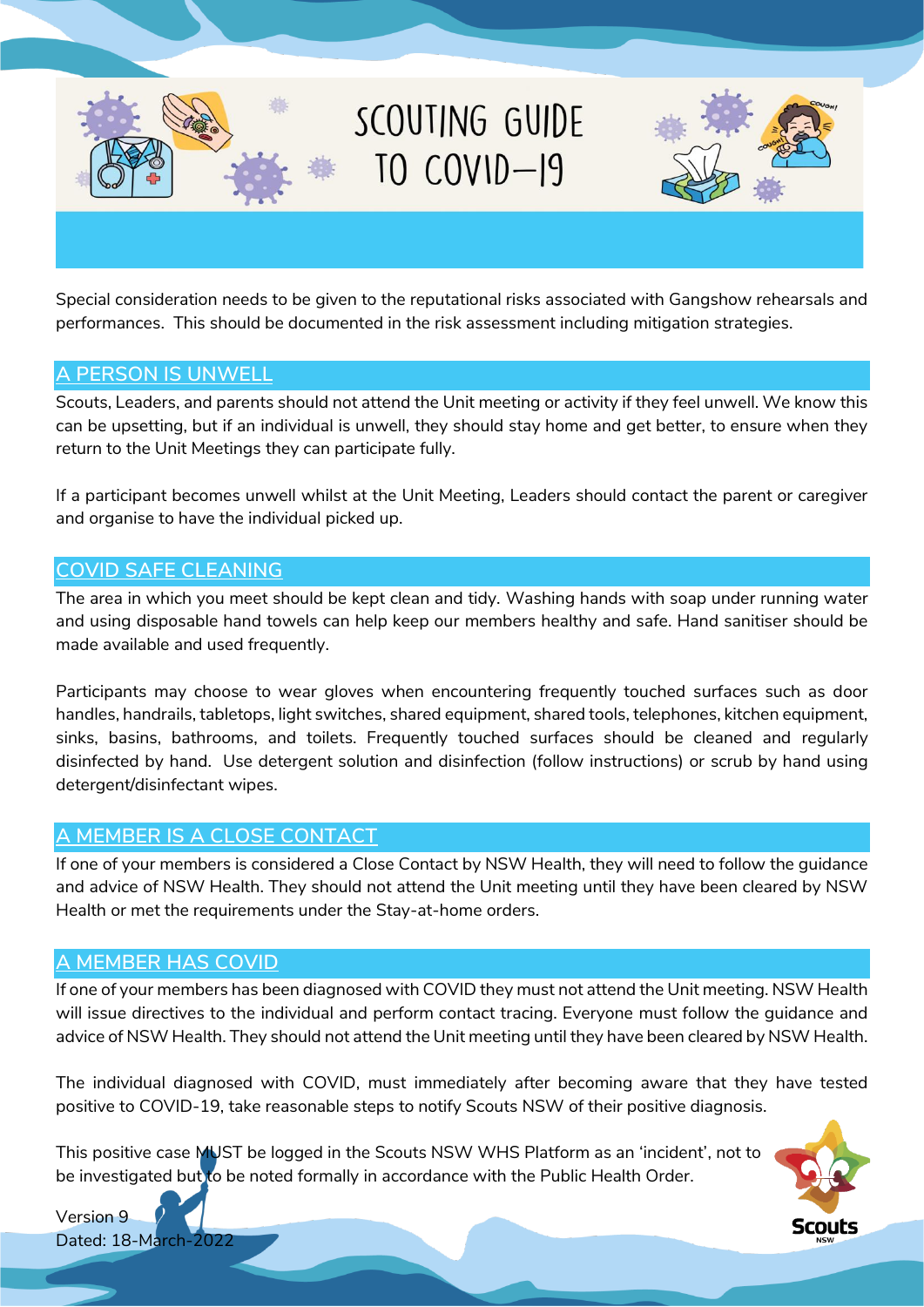![](_page_6_Picture_0.jpeg)

## **RETURNING TO SCOUTING AFTER COVID**

If one of your members has been diagnosed with COVID and followed the advice of NSW Health, they will be ready to attend Unit meetings once they have received a Medical Clearance Notice from NSW Health. The Medical Clearance Notice is issued when someone tests positive and has completed their isolation

#### **I HAVE COMPROMISED IMMUNITY**

If you, someone in your Unit has compromised immunity (e.g. is currently receiving chemotherapy treatment) the Unit Council may make the decision to mandate everyone in attendance at a Unit meeting must be vaccinated. Equally, you can suggest, for their own safety, the individual with compromised immunity not attend a specific Unit Meeting. It is important to ensure any decision is fair and equitable for all members and made considering the Scouts Australia Vaccination Policy.

## **CAN WE HAVE A LARGER ACTIVITY?**

There is currently no limit on the number of people that can meet. All members should be physically distanced remaining 1.5m apart during activities.

Scouts NSW, requires activity organisers to consider their risks inline with risk assessments and detail COVID-19 as a risk. Each event coordinator should review the risks associated with COVID and detail their mitigation strategies. A COVID-19 safe Event Plan is available to assist informing the event organiser of COVID considerations and his highly recommended to be used (See section *Holding an event?).*.

# **CHECKING A VACCINATION STATUS**

Although there is no requirement for the formation or activity Leader in charge to check the vaccination status of every member, it is acceptable to ask for proof of vaccination for activity participants aged 16 and above. All members are expected to follow the Scout Law and the Law of NSW and be honest about their vaccination status. All adults MUST check-in using the Service NSW QR code which, in time will also show an individual's vaccination status.

## **SHARING EQUIPMENT**

At a Unit meeting it is common to share equipment such as ropes, compasses, balls, and stationery. Where possible, items should be cleaned and disinfected prior to use and before being put away. Members touching these items should wash and dry their hands after use and apply hand sanitiser. Where possible, members should use their own pens and pencils, phones, and drink bottles rather than communal items at the activity location.

![](_page_6_Picture_12.jpeg)

![](_page_6_Picture_13.jpeg)